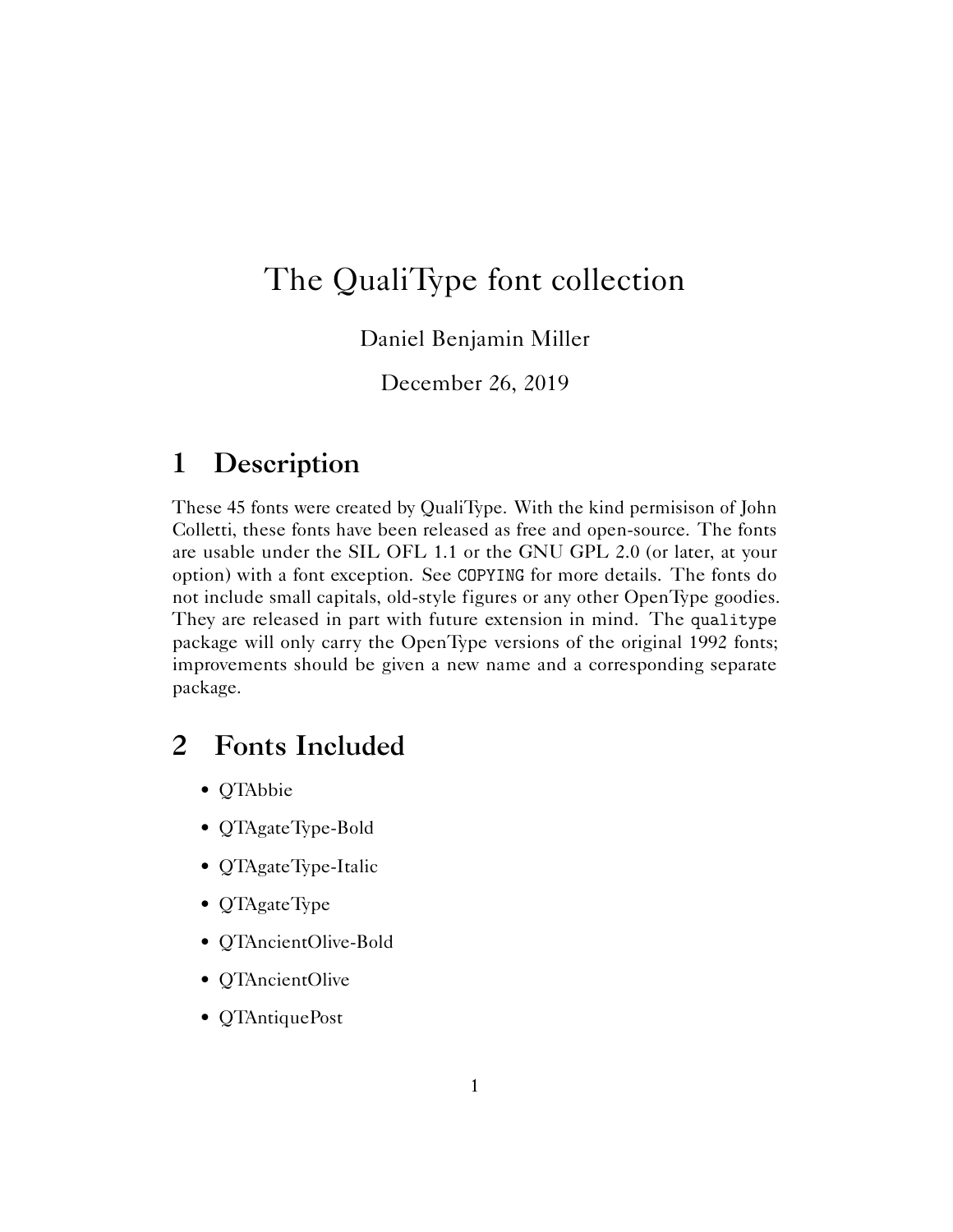- QTArabian
- QTArnieB
- QTArtiston
- QTAtchen
- QTAvanti-Italic
- QTAvanti
- QTBasker-Bold
- QTBasker-Italic
- QTBasker
- QTBeckman
- QTBengal-Bold
- QTBengal
- QTBlackForest
- QTBlimpo
- QTBodini-Bold
- QTBodini-Italic
- QTBodini
- QTBodiniPoster-Italic
- QTBodiniPoster
- QTBookmann-Bold
- QTBookmann-BoldItalic
- QTBookmann-Italic
- QTBookmann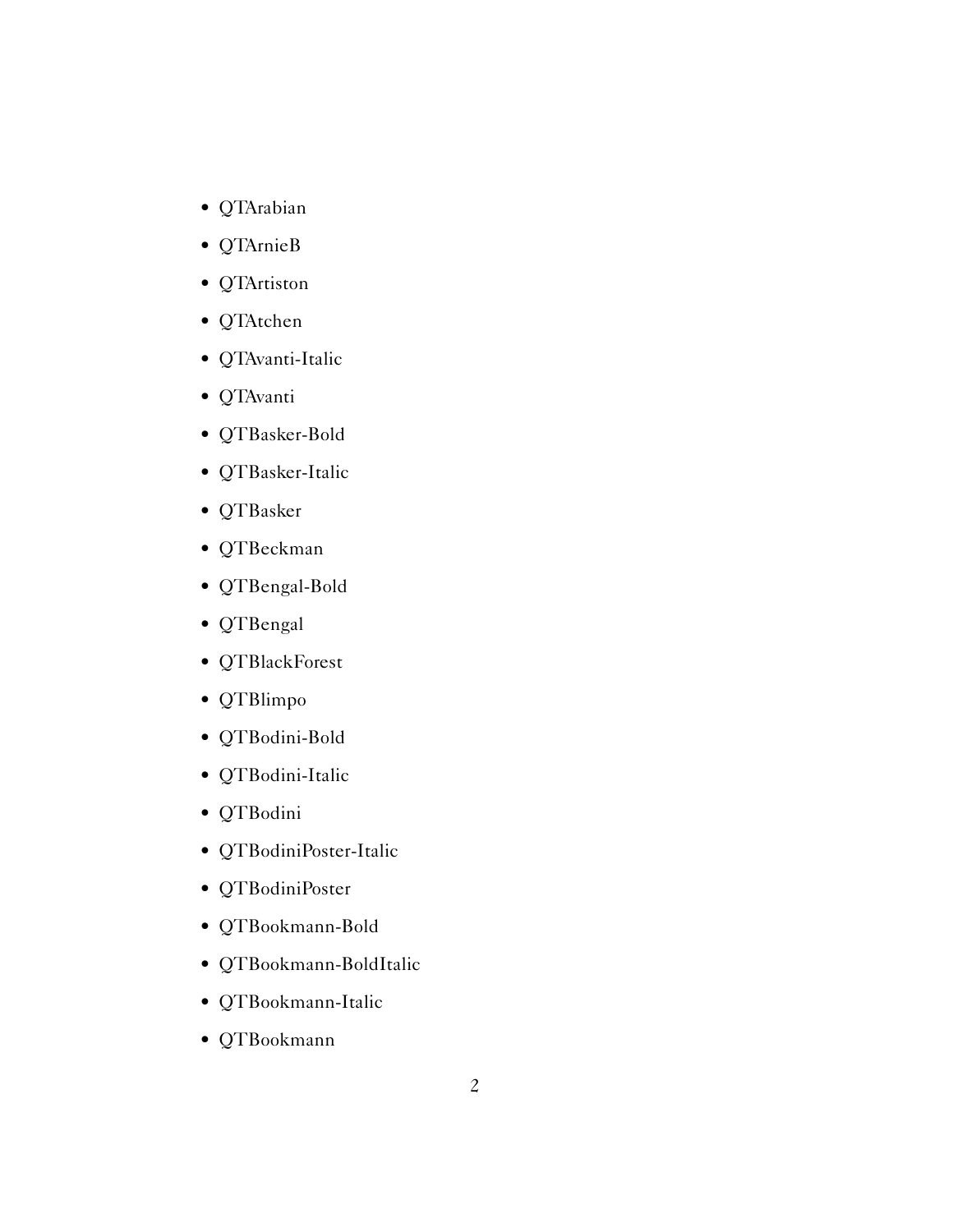- QTBoulevard
- QTBrushStroke
- QTCaligulatype
- QTCanaithtype
- QTCascadetype
- QTCaslan-Bold
- QTCaslan-BoldItalic
- QTCaslan-Italic
- QTCaslan
- QTCaslanOpen
- QTCasual
- QTChanceryType-Bold
- QTChanceryType-Italic
- QTChanceryType
- QTChicagoland
- QTClaytablet
- QTCloisteredMonk
- QTCoronation
- QTDeuce
- QTDingBits
- QTDoghaus
- QTDoghausHeavy
- QTDoghausLight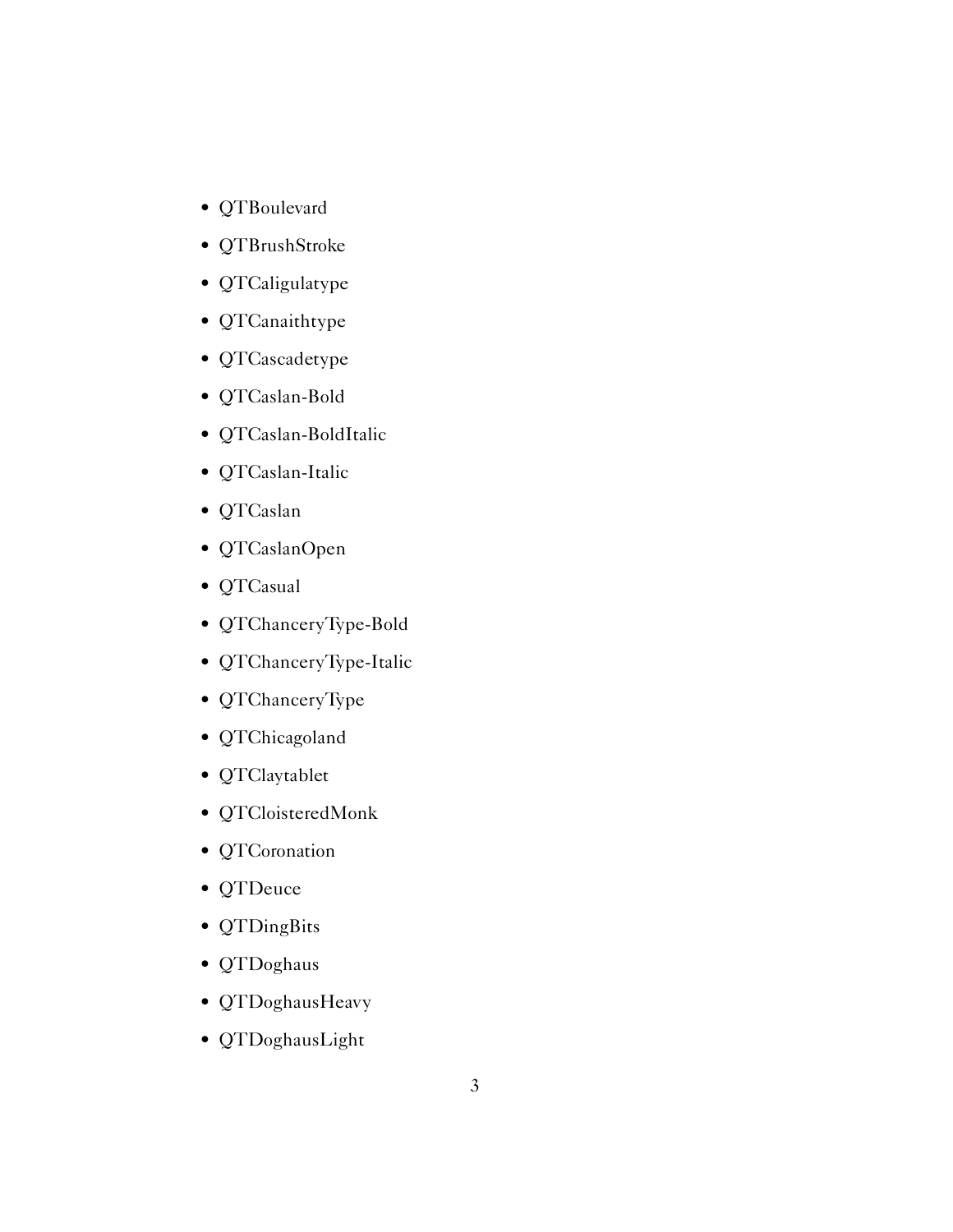- QTDublinIrish
- QTEraType-Bold
- QTEraType
- QTEurotype-Bold
- QTEurotype
- QTFloraline-Bold
- QTFloraline
- QTFlorencia
- QTFraktur
- QTFrank
- QTFrankHeavy
- QTFrizQuad-Bold
- QTFrizQuad
- QTFuture-Italic
- QTFuture
- QTFuturePoster
- QTGaromand-Bold
- QTGaromand-BoldItalic
- QTGaromand-Italic
- QTGaromand
- QTGhoulFace
- QTGraphLite
- QTGraveure-Bold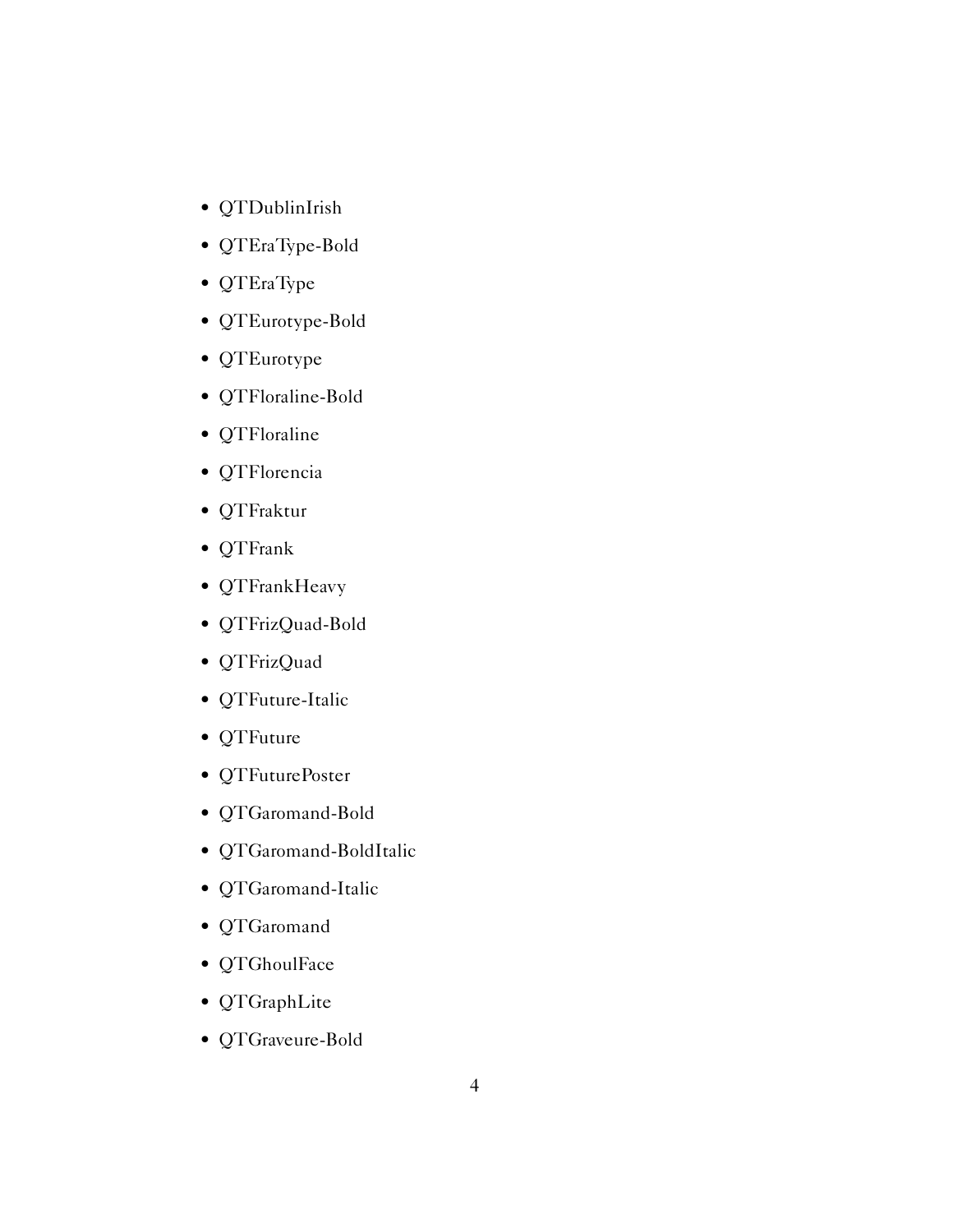- QTGraveure
- QTGreece
- QTHandwriting
- QTHeidelbergType
- QTHelvet-Black
- QTHelvet-BoldOutline
- QTHelvetCnd-Black
- QTHelvetCnd-Light
- QTHelvetCnd
- QTHoboken
- QTHowardType
- QTHowardTypeFat
- QTImpromptu
- QTJupiter
- QTKooper-Italic
- QTKooper
- QTKorrin-Italic
- QTKorrin
- QTKung-Fu
- QTLautrecType
- QTLetterGoth-Bold
- QTLetterGoth-BoldItalic
- QTLetterGoth-Italic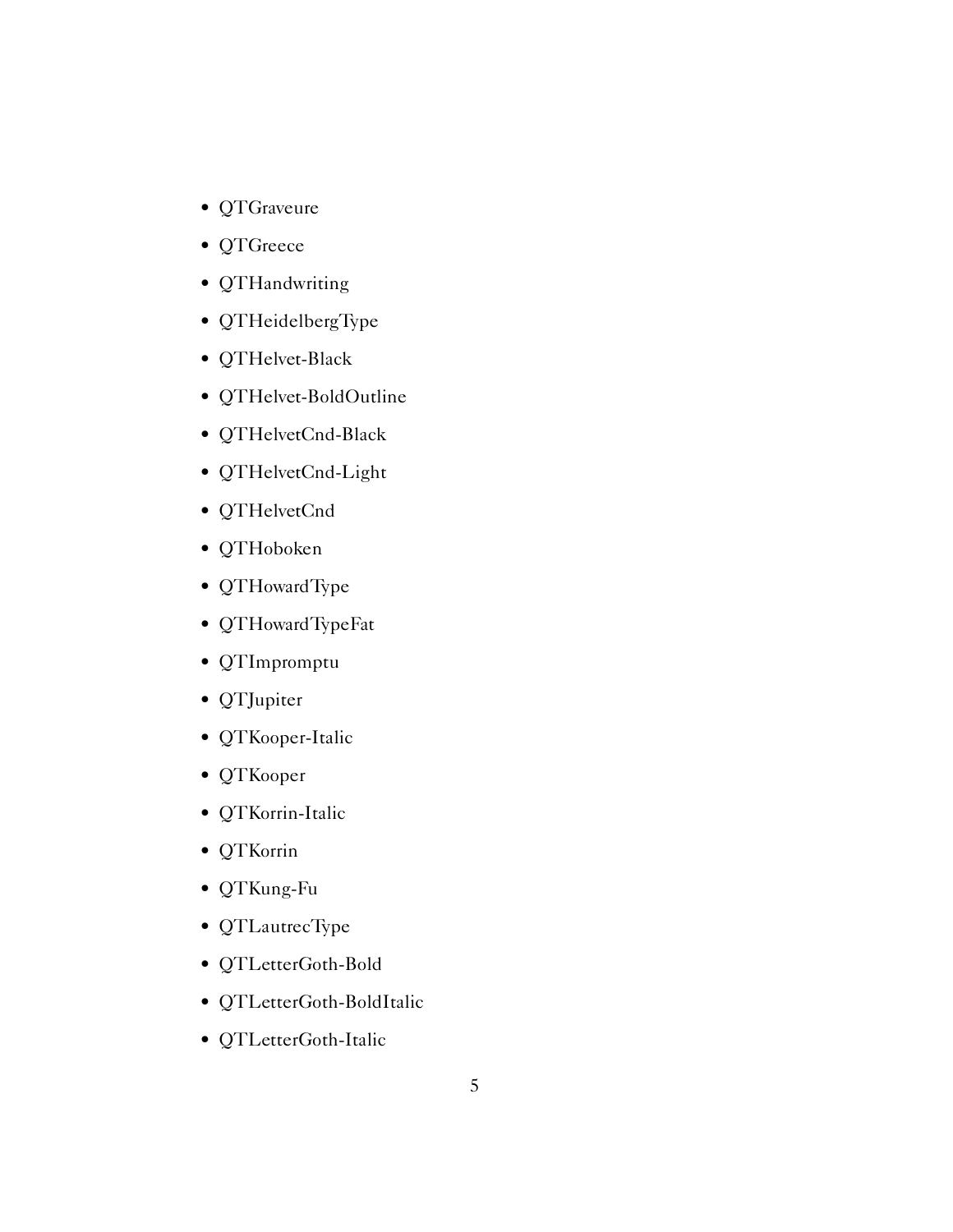- QTLetterGoth
- QTLinoscroll
- QTLinostroke
- QTLondonScroll
- QTMagicMarker
- QTMerryScript
- QTMilitary
- QTOKCorral-Cnd
- QTOKCorral-Ext
- QTOKCorral
- QTOldGoudy-Bold
- QTOldGoudy-Italic
- QTOldGoudy
- QTOptimum-Bold
- QTOptimum-BoldItalic
- QTOptimum-Italic
- QTOptimum
- QTPalatine-Bold
- QTPalatine-Italic
- QTPalatine
- QTPandora
- QTParisFrance
- QTPeignoir-Lite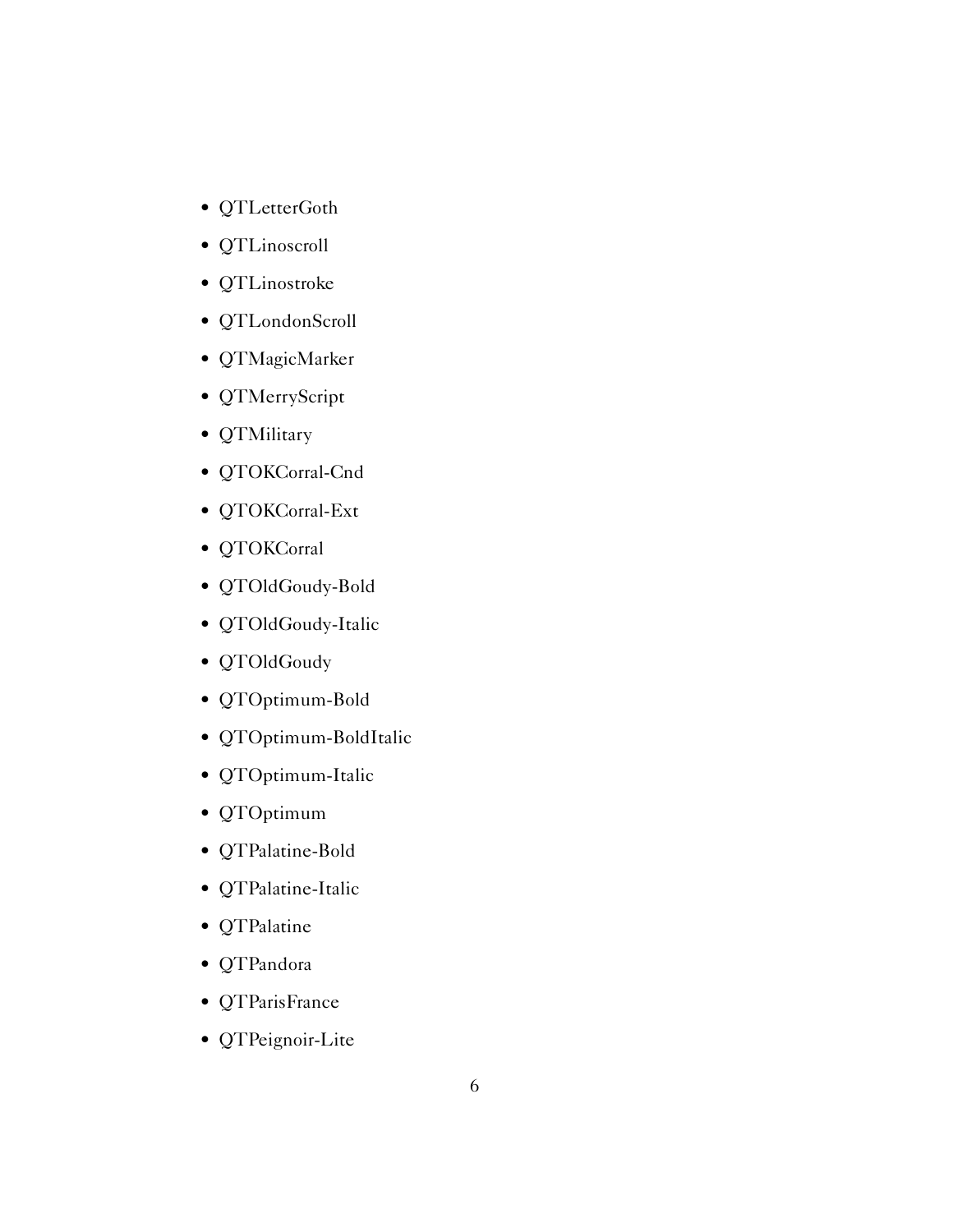- QTPeignoir
- QTPiltdown
- QTPristine-Bold
- QTPristine-BoldItalic
- QTPristine-Italic
- QTPristine
- QTRobotic2000
- QTSanDiego
- QTSchoolCentury-Bold
- QTSchoolCentury-BoldItalic
- QTSchoolCentury-Italic
- QTSchoolCentury
- QTSlogantype
- QTSnowCaps
- QTStoryTimeCaps
- QTTechtone-Bold
- QTTechtone-BoldItalic
- QTTechtone-Italic
- QTTechtone
- QTTheatre
- QTTimeOutline
- QTTumbleweed
- QTUSA-Uncial